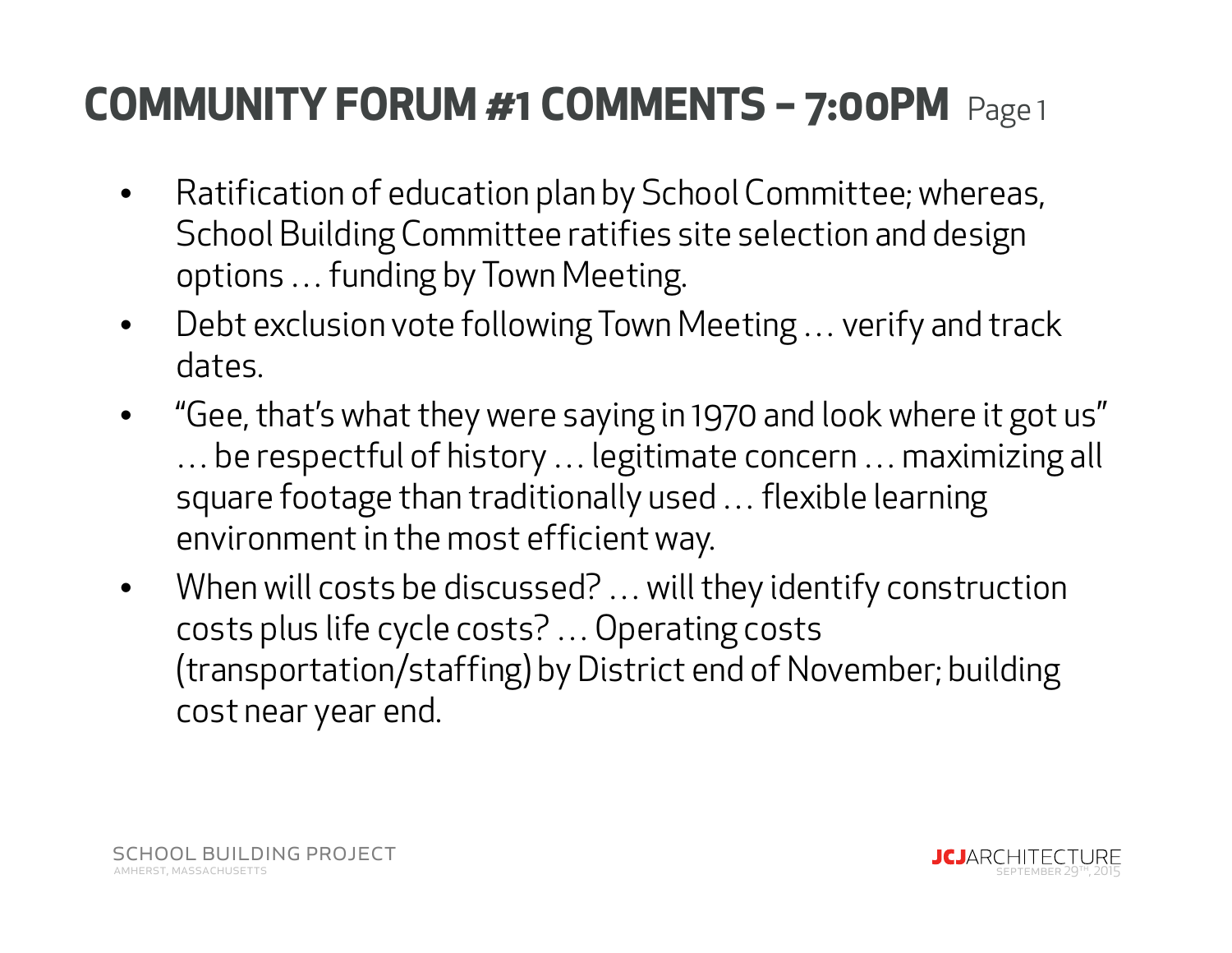- • Proximal concerns … CFES over enrollment … when will redistricting occur? … District evaluating options.
- $\bullet$ Media and screens over load for ES students.
- $\bullet$ Separate computer lab desirable.
- $\bullet$ Separate cafeterias / dining spaces for students.
- $\bullet$  Cost and energy efficiency important … student needs must be top priority.
- $\bullet$ Size of school and social chaos a concern.
- $\bullet$ Appropriate scale of spaces for ES students.
- $\bullet$ Travel distances between common spaces and classroom cores.
- $\bullet$  No discussion about after school programs in presentation … include in planning discussions.

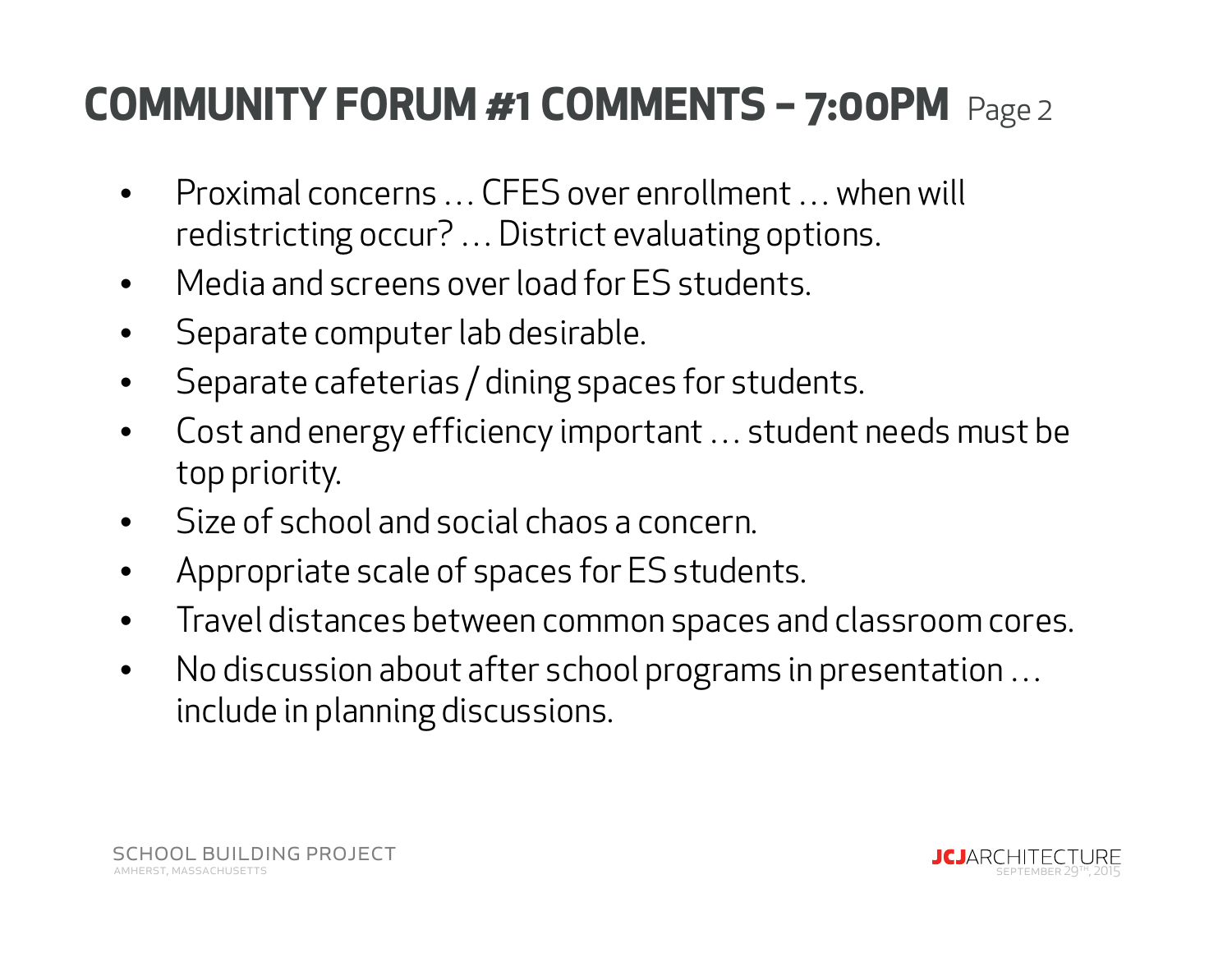- $\bullet$  New facility should maintain community spaces within District … new facility should not reduce community resources.
- $\bullet$ Anticipate parking/traffic impacts of a 750 student facility.
- $\bullet$  Opportunity to address two schools with needs … Fort River ES and Wildwood ES … preserve existing playfields.
- $\bullet$  Do something functional for the community to preserve all three schools and community resources.
- $\bullet$  Impact to Wildwood ES students in a renovation/addition scenario? … Phasing to be reviewed … is there swing space available?
- • Regionalization … will this project open up School Choice? … Is School Choice an option for displaced students impacted by school building project?
- $\bullet$ October 6<sup>th</sup> @ 6:30P... Regionalization Forum at ARHS Library.



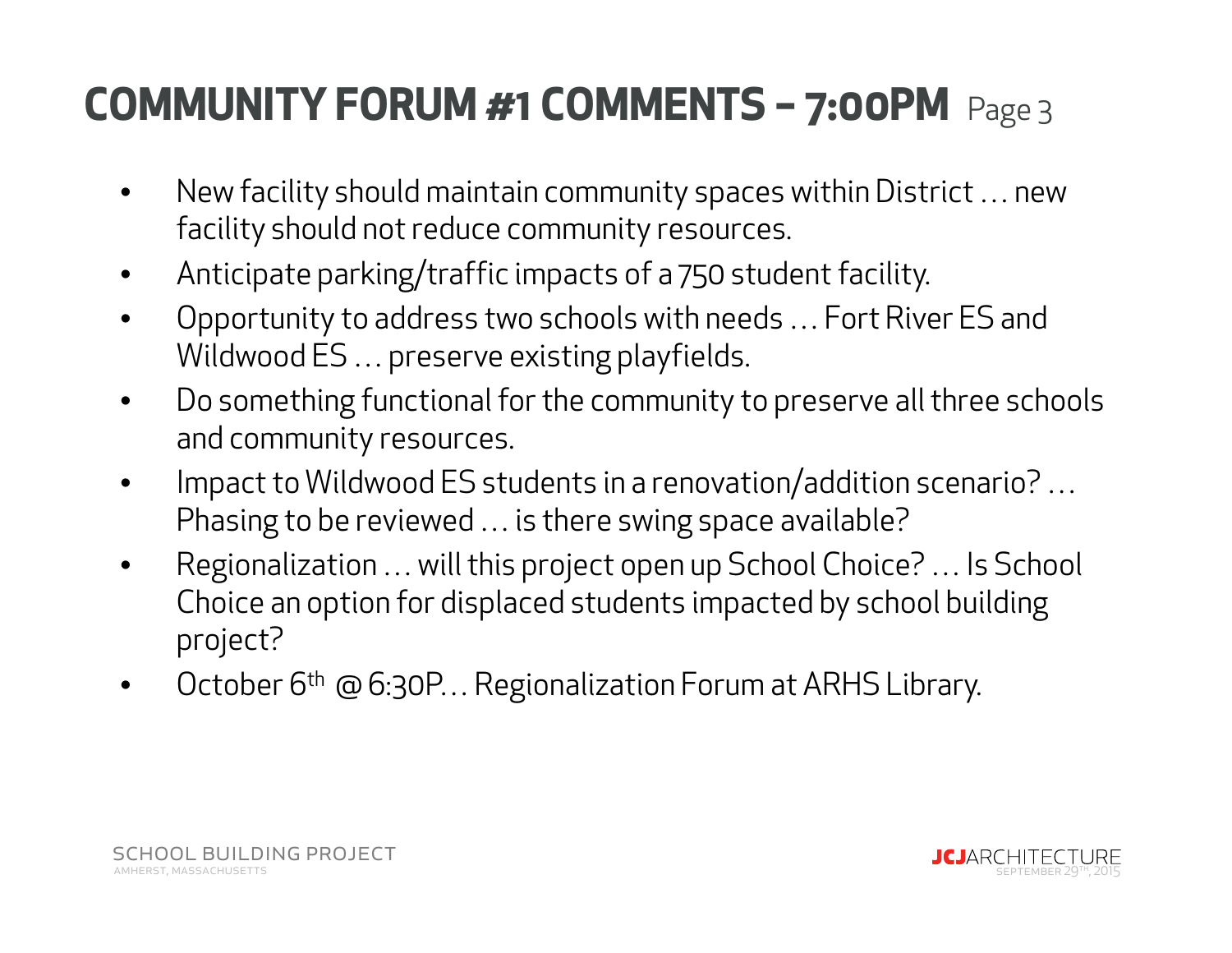- $\bullet$  Grade reconfiguration decision before Regionalization decision … is this the cart before the horse? … MSBA driven process focused on building to capacity.
- $\bullet$ CFES experience supporting keeping small school communities.
- $\bullet$ Small school communities are important.
- $\bullet$  Ability to make good decisions for the elementary schools absent decisions on other District issues.
- $\bullet$ School operation costs will be known before November 3rd grade reconfiguration decision.
- $\bullet$ MSBA did not support exploring one K-6<sup>th</sup> school to replace two schools.
- $\bullet$  Contact Pre-schools to spread the word about Community Forums … we are open to suggestions to improve public engagement.
- $\bullet$  How do we create flexibility and adaptability in the new facility for the future? … Design to include plans for expansion … provide a variety of size of spaces within school.

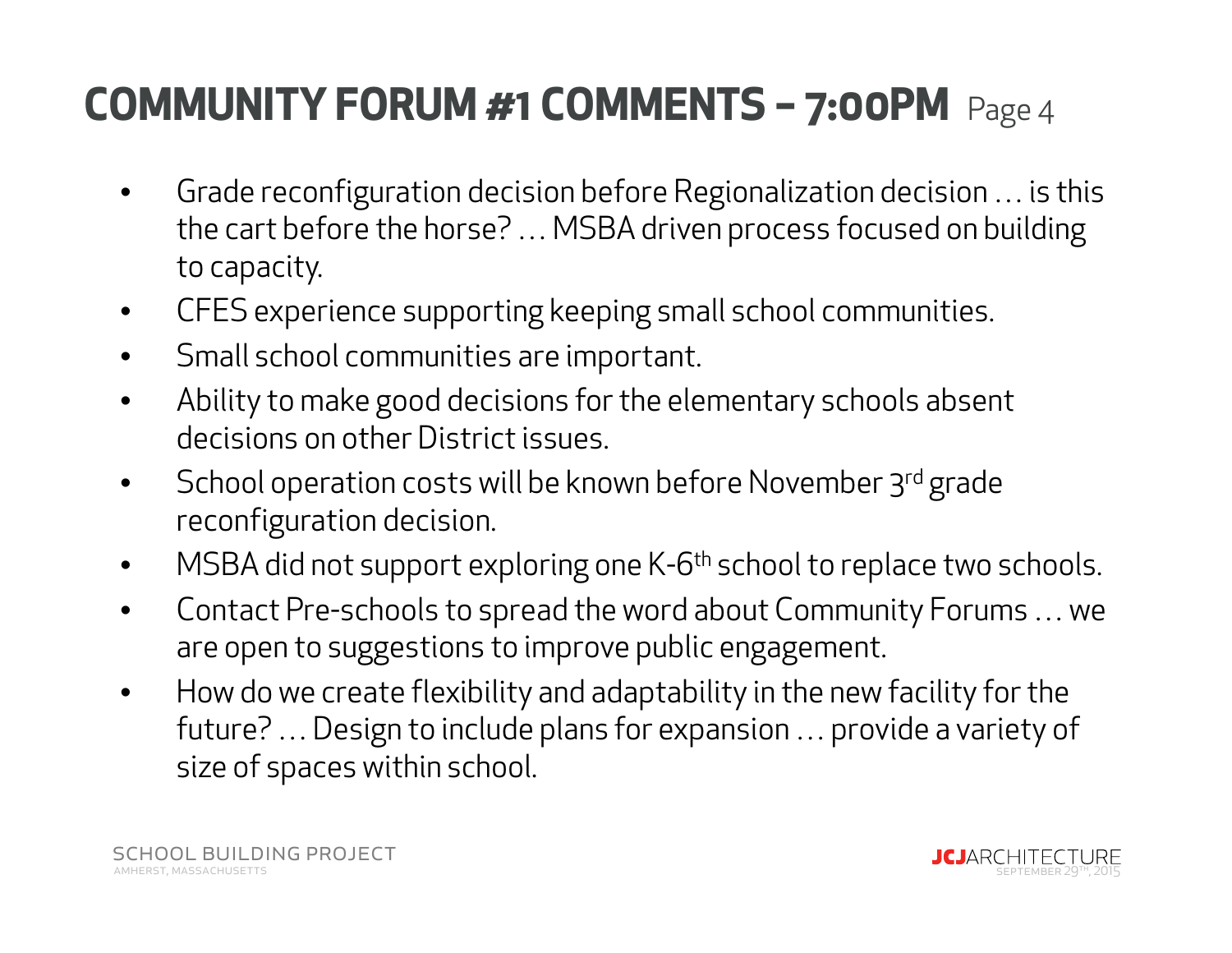- $\bullet$  Location in neighborhoods critical … ability to bike and/or walk to school.
- $\bullet$ Concern of impacts to students during construction.
- $\bullet$ Western MA school districts experiencing declining enrollments.
- $\bullet$  FY'16 students @ 850 for Grades 2-6 … identify School Choice out numbers.
- $\bullet$ Public review of DRAFT of Educational Plan.
- $\bullet$  Three elementary schools campuses and distribution within community preferred.
- $\bullet$  Renovation/addition at Wildwood ES … is there available space? … to be studied and presented at future Community Forums.
- $\bullet$ November 7<sup>th</sup> Forum to discuss secondary schools.
- $\bullet$ October 14<sup>th</sup> film "Most Likely to Succeed" open to the public.
- • Notice for public engagement … rename to be inclusive of all elementary schools.

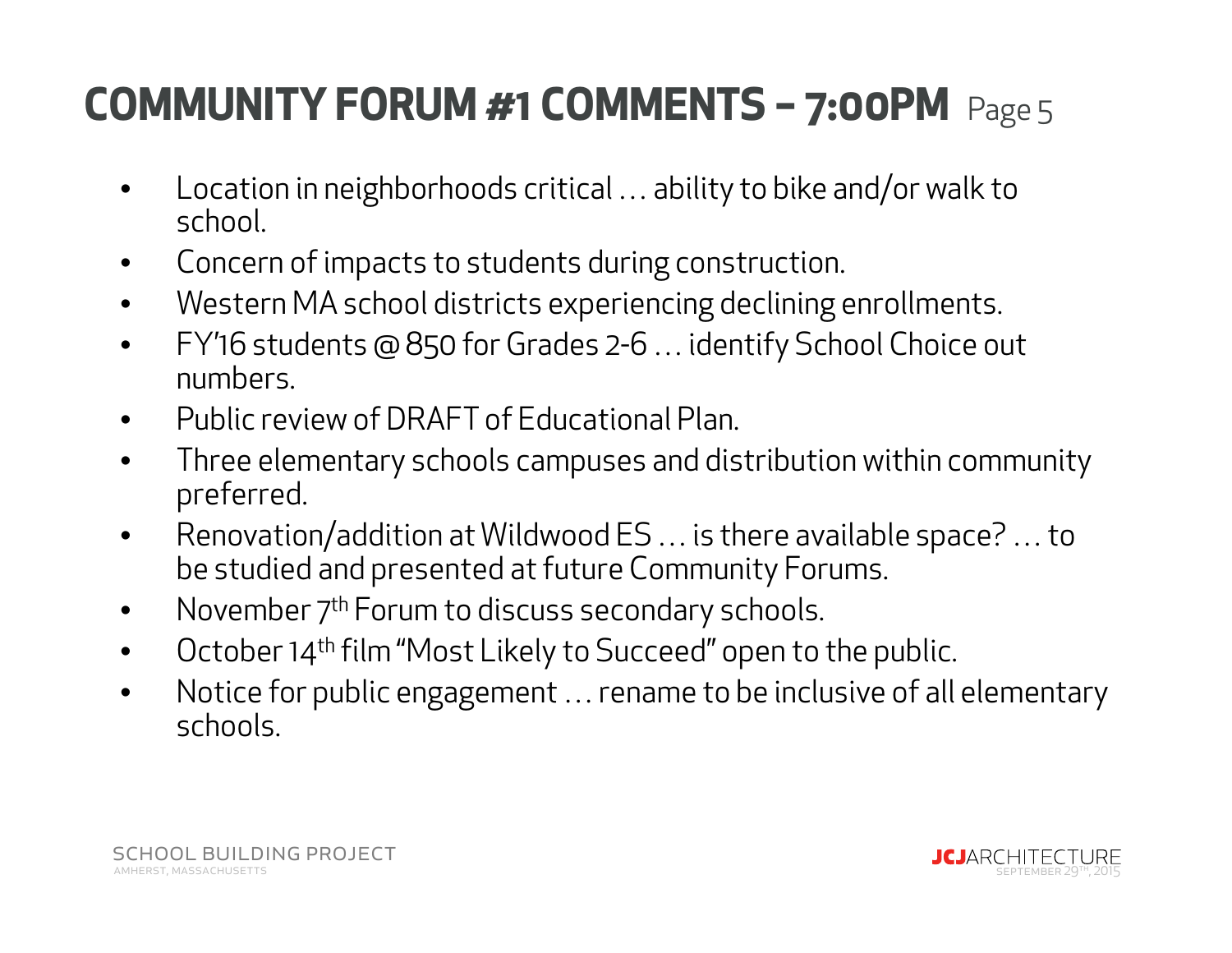- $\bullet$  Value of community schools of Grade K-8 … strong sense of community … when you teach, you learn the best, rich opportunity for older students.
- $\bullet$  Keep community and student relationships as higher priority over innovation.
- $\bullet$  Green building discussion … to what degree will the facility be used a teaching tool … MSBA provides additional reimbursement if meet or exceed LEED-S silver certification.
- $\bullet$ Ditto to community schools comment …
- $\bullet$  Can Fort River ES be eligible for MSBA grant? … yes, requires a separate SOI … two school projects would require Town Meeting approval … multiple town capital projects in the works.
- $\bullet$  Redistricting … apprehension it would be the worst thing … provide to be the opposite.
- $\bullet$  Connection between interior and exterior spaces … daylight is central to JCJ design approach … learning environment includes the entire site … MSBA limits site development cost to 8% of eligible costs.